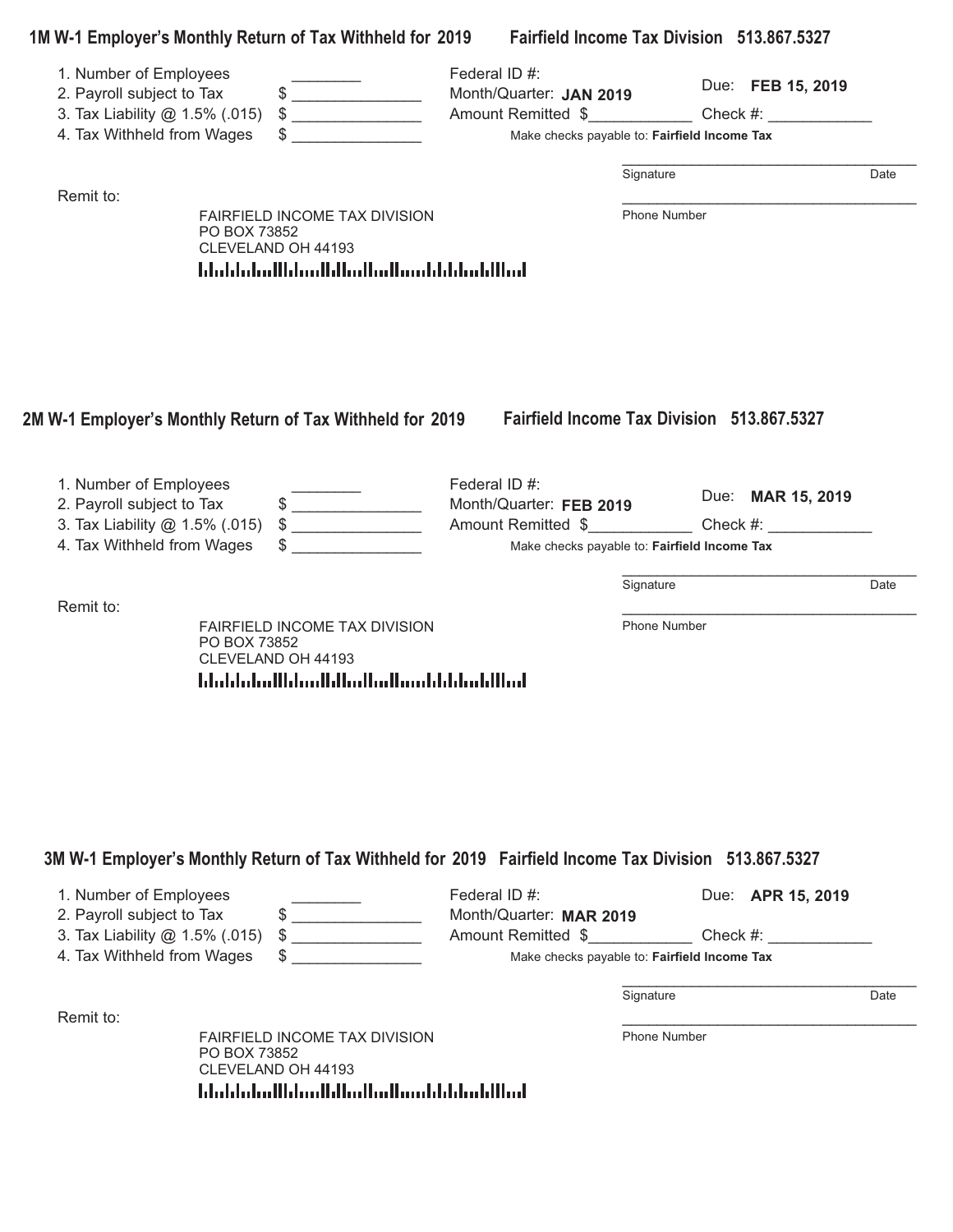# **4M W-1 Employer-s Monthly Return of Tax Withheld for 2019 Fairfield Income Tax Division 513.867.5327**

| 1. Number of Employees<br>\$<br>2. Payroll subject to Tax<br>3. Tax Liability @ 1.5% (.015)<br>S<br>\$<br>4. Tax Withheld from Wages | Federal ID #:<br>Month/Quarter: APR 2019<br>Amount Remitted \$ | Due: MAY 15, 2019<br>Check #:<br>Make checks payable to: Fairfield Income Tax |      |
|--------------------------------------------------------------------------------------------------------------------------------------|----------------------------------------------------------------|-------------------------------------------------------------------------------|------|
|                                                                                                                                      |                                                                | Signature                                                                     | Date |
| <b>FAIRFIELD INCOME TAX DIVISION</b><br>PO BOX 73852<br>CLEVELAND OH 44193<br><u>ldaldalaillilaailillaillailaaililaalillaal</u>      |                                                                | <b>Phone Number</b>                                                           |      |

| 1. Number of Employees            | Federal ID #:                                |             |                          |      |
|-----------------------------------|----------------------------------------------|-------------|--------------------------|------|
| 2. Payroll subject to Tax         | Month/Quarter: MAY 2019                      |             | Due: <b>JUN 15, 2019</b> |      |
| 3. Tax Liability @ 1.5% (.015) \$ | Amount Remitted \$                           | Check $#$ : |                          |      |
| 4. Tax Withheld from Wages        | Make checks payable to: Fairfield Income Tax |             |                          |      |
|                                   |                                              | Signature   |                          | Date |
| Remit to:                         |                                              |             |                          |      |

FAIRFIELD INCOME TAX DIVISION PO BOX 73852 CLEVELAND OH 44193 hlabhahallhlaadhlaallaallaadhhihhahllaal.

5M W-1 Employer's Return of Tax Withheld for 2019

Phone Number

**s Return of Tax Withheld for 2019 Fairfield Income Tax Division 513.867.5327**

**6M W-1 Employer-s Monthly Return of Tax Withheld for 2019 Fairfield Income Tax Division 513.867.5327**

| 1. Number of Employees              | Federal ID #:           | Due: <b>JUL 15, 2019</b>                     |      |
|-------------------------------------|-------------------------|----------------------------------------------|------|
| 2. Payroll subject to Tax           | Month/Quarter: JUN 2019 |                                              |      |
| 3. Tax Liability $@$ 1.5% (.015) \$ | Amount Remitted \$      | Check $#$ :                                  |      |
| 4. Tax Withheld from Wages          |                         | Make checks payable to: Fairfield Income Tax |      |
|                                     |                         |                                              |      |
|                                     |                         | Signature                                    | Date |

Remit to: \_\_\_\_\_\_\_\_\_\_\_\_\_\_\_\_\_\_\_\_\_\_\_\_\_\_\_\_\_\_\_\_\_\_

FAIRFIELD INCOME TAX DIVISION PO BOX 73852 CLEVELAND OH 44193  Phone Number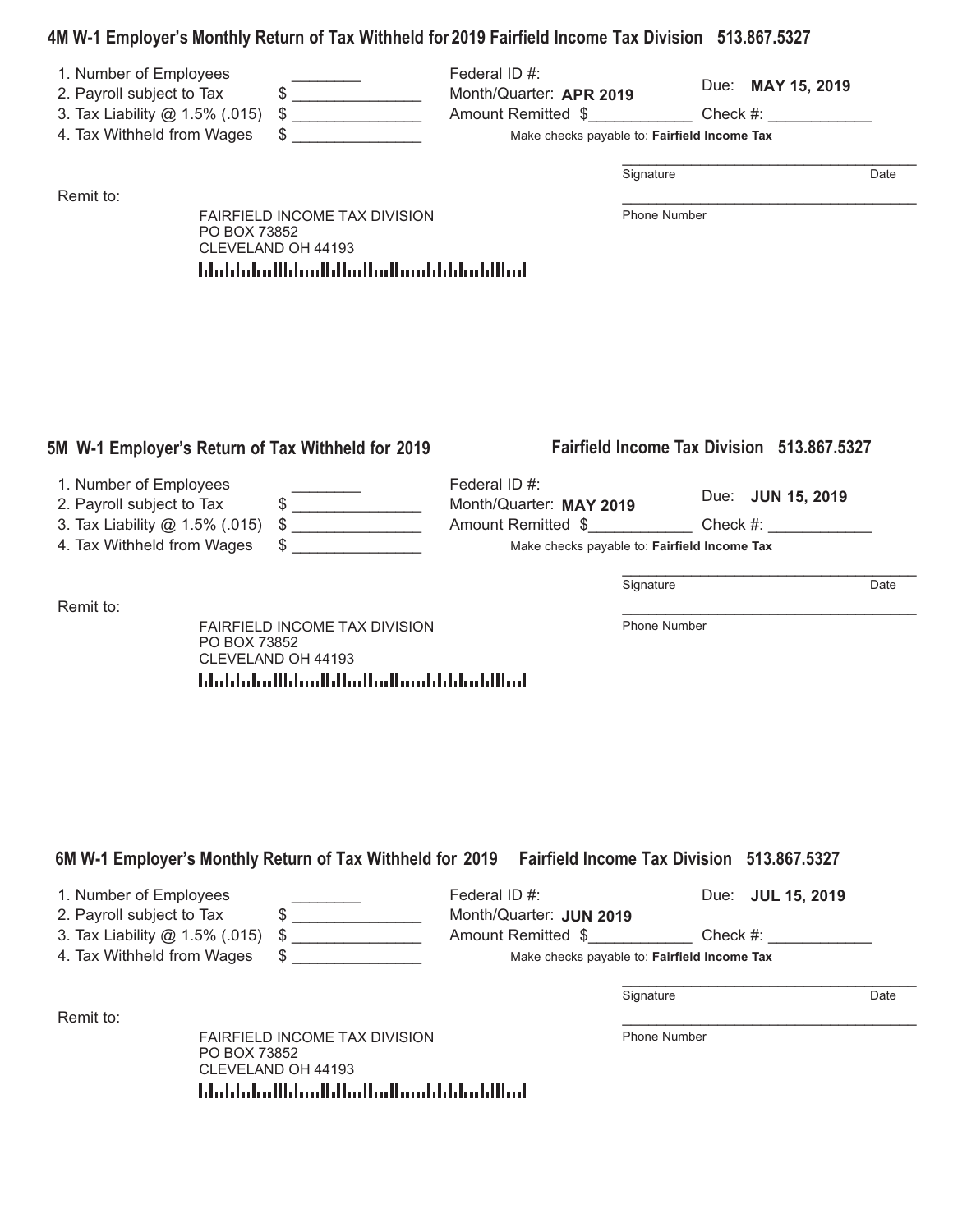### **7M W-1 Employer-s Monthly Return of Tax Withheld for 2019 Fairfield Income Tax Division 513.867.5327**

| 1. Number of Employees         |                                                            | Federal ID $#$ :                             | Due: AUG 15, 2019 |      |
|--------------------------------|------------------------------------------------------------|----------------------------------------------|-------------------|------|
| 2. Payroll subject to Tax      |                                                            | Month/Quarter: JUL 2019                      |                   |      |
| 3. Tax Liability @ 1.5% (.015) | S                                                          | Amount Remitted \$                           | Check #:          |      |
| 4. Tax Withheld from Wages     |                                                            | Make checks payable to: Fairfield Income Tax |                   |      |
|                                |                                                            | Signature                                    |                   | Date |
| Remit to:                      |                                                            |                                              |                   |      |
| PO BOX 73852                   | <b>FAIRFIELD INCOME TAX DIVISION</b><br>CLEVELAND OH 44193 |                                              | Phone Number      |      |

# **8M W-1 Employer-s Monthly Return of Tax Withheld for 2019 Fairfield Income Tax Division 513.867.5327**

| 1. Number of Employees            | Federal ID #:                                |                   |      |
|-----------------------------------|----------------------------------------------|-------------------|------|
| 2. Payroll subject to Tax         | Month/Quarter: AUG 2019                      | Due: SEP 15, 2019 |      |
| 3. Tax Liability @ 1.5% (.015) \$ | Amount Remitted \$                           | Check $#$ :       |      |
| 4. Tax Withheld from Wages        | Make checks payable to: Fairfield Income Tax |                   |      |
|                                   |                                              |                   |      |
|                                   | Signature                                    |                   | Date |

FAIRFIELD INCOME TAX DIVISION PO BOX 73852 CLEVELAND OH 44193 blubbolishinilidi.com/blubbolishinidilinili

blubbolishinilidi.com/blubbolishinidilinili

Phone Number

#### 9M W-1 Employer's Monthly Return of Tax Withheld for 2019 Fairfield Income Tax Division 513.867.5327 1. Number of Employees **Example 20** Federal ID #: 2. Payroll subject to Tax  $\frac{1}{2}$   $\frac{1}{2}$  Month/Quarter: **SEP 2019**<br>3. Tax Liability @ 1.5% (.015)  $\frac{1}{2}$  Amount Remitted  $\frac{1}{2}$ 3. Tax Liability @ 1.5% (.015) \$ \_\_\_\_\_\_\_\_\_\_\_\_\_\_\_\_\_\_\_\_\_\_ Amount Remitted \$ \_\_\_\_\_\_\_\_\_\_\_\_\_ Check #:  $Due:$  **OCT 15, 2019**

4. Tax Withheld from Wages \$ \_\_\_\_\_\_\_\_\_\_\_\_\_\_\_ Make checks payable to: **Fairfield Income Tax**

Signature Date

Remit to: \_\_\_\_\_\_\_\_\_\_\_\_\_\_\_\_\_\_\_\_\_\_\_\_\_\_\_\_\_\_\_\_\_\_

FAIRFIELD INCOME TAX DIVISION PO BOX 73852 CLEVELAND OH 44193 المبالليلومانا بالمومالوبالوماليان ومازال والملطانية

Phone Number

\_\_\_\_\_\_\_\_\_\_\_\_\_\_\_\_\_\_\_\_\_\_\_\_\_\_\_\_\_\_\_\_\_\_

Remit to: \_\_\_\_\_\_\_\_\_\_\_\_\_\_\_\_\_\_\_\_\_\_\_\_\_\_\_\_\_\_\_\_\_\_